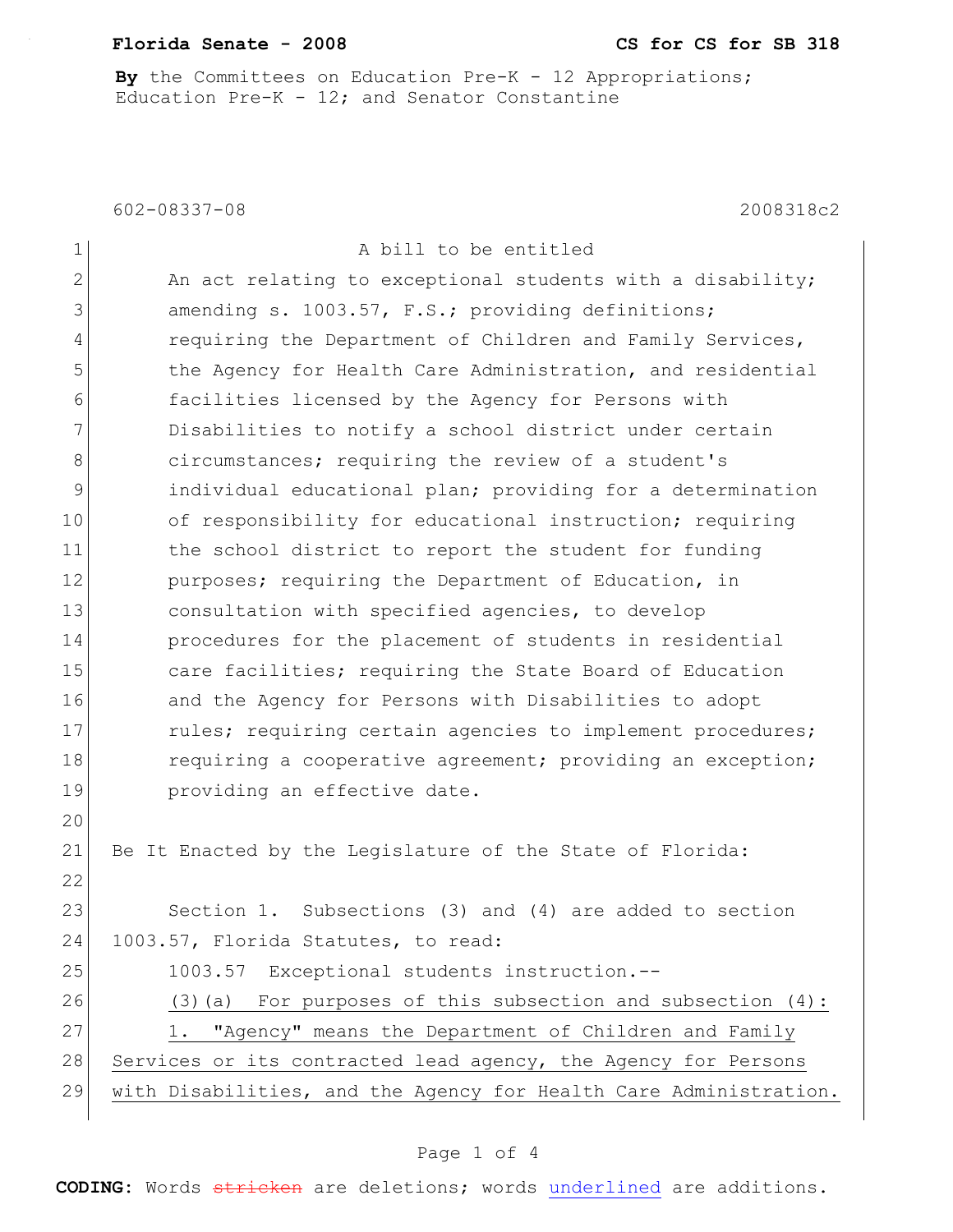602-08337-08 2008318c2

| 30 | 2. "Exceptional student" means an exceptional student, as         |
|----|-------------------------------------------------------------------|
| 31 | defined in s. 1003.01, who has a disability.                      |
| 32 | 3. "Receiving school district" means the district in which        |
| 33 | a private residential care facility is located.                   |
| 34 | 4. "Placement" means the funding or arrangement of funding        |
| 35 | by an agency for all or a part of the cost for an exceptional     |
| 36 | student to reside in a private residential care facility and the  |
| 37 | placement crosses school district lines.                          |
| 38 | (b) Within 10 business days after an exceptional student is       |
| 39 | placed in a private residential care facility by an agency, the   |
| 40 | agency or private residential care facility licensed by the       |
| 41 | agency, as appropriate, shall provide written notification of the |
| 42 | placement to the school district, where the student is currently  |
| 43 | counted for funding purposes under s. 1011.62, and the receiving  |
| 44 | school district. This paragraph applies when the placement is for |
| 45 | the primary purpose of addressing residential or other            |
| 46 | noneducational needs and the placement crosses school district    |
| 47 | lines.                                                            |
| 48 | Within 10 business days after receiving the<br>(C)                |
| 49 | notification, the school district must review the student's       |
| 50 | individual educational plan (IEP) to determine if the student's   |
| 51 | IEP can be implemented by the school district or by a provider or |
| 52 | facility under contract with the school district. The school      |
| 53 | district shall:                                                   |
| 54 | Provide educational instruction to the student;<br>1.             |
| 55 | Contract with another provider or facility to provide<br>2.       |
| 56 | the educational instruction;                                      |
| 57 | Contract with the private residential care facility in<br>3.      |
| 58 | which the student resides to provide the educational instruction; |
|    |                                                                   |

## Page 2 of 4

**CODING:** Words stricken are deletions; words underlined are additions.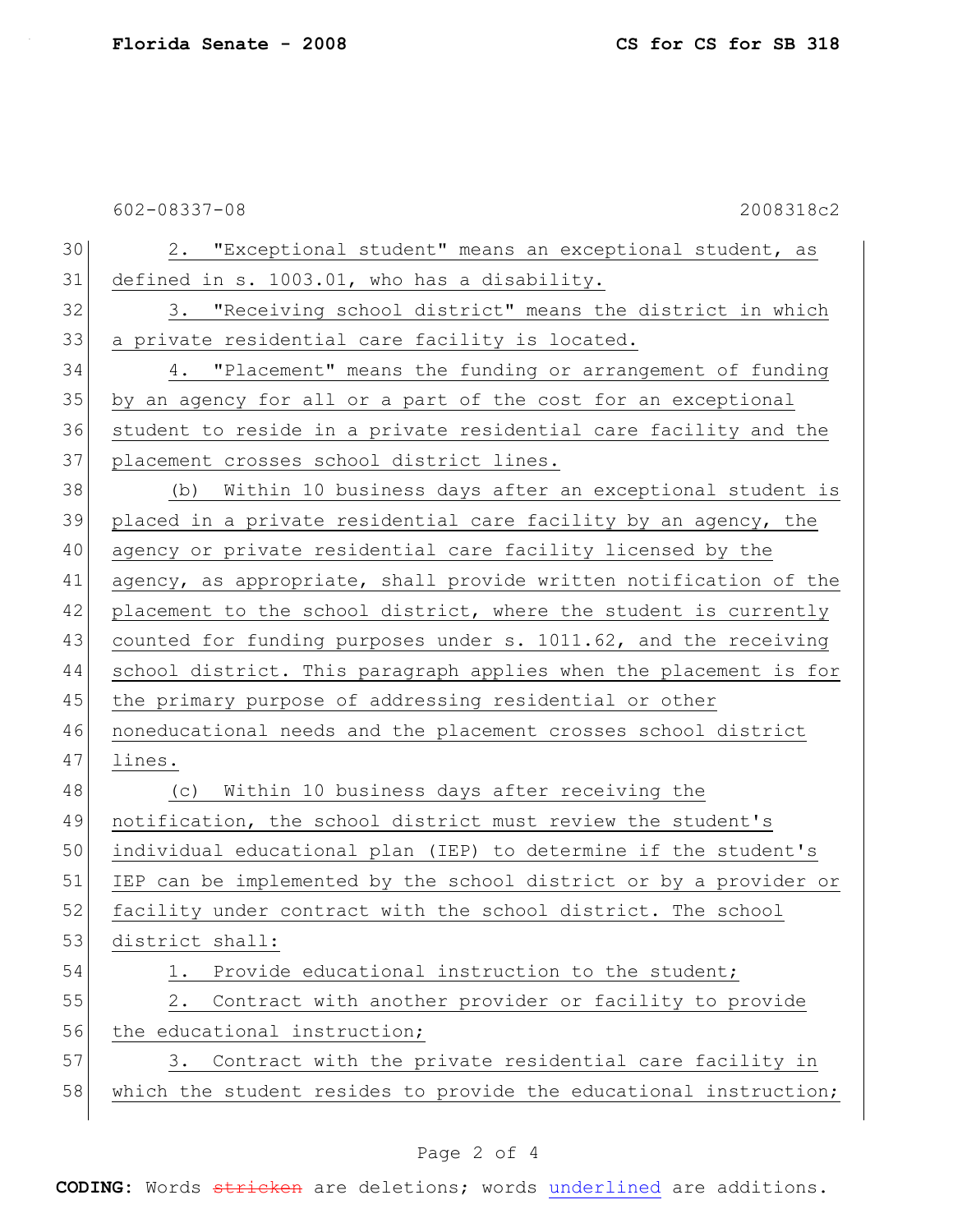|    | $602 - 08337 - 08$<br>2008318c2                                   |
|----|-------------------------------------------------------------------|
| 59 | Оr                                                                |
| 60 | 4. Decline to provide or contract for educational                 |
| 61 | instruction.                                                      |
| 62 |                                                                   |
| 63 | If the school district declines to provide or contract for the    |
| 64 | educational instruction, the school district that is located      |
| 65 | within the legal residence of the student shall provide or        |
| 66 | contract for the educational instruction to the student. The      |
| 67 | school district that provides educational instruction or          |
| 68 | contracts to provide educational instruction shall report the     |
| 69 | student for funding purposes pursuant s. 1011.62.                 |
| 70 | (d) 1. The Department of Education, in consultation with the      |
| 71 | agencies and school districts, shall develop procedures for       |
| 72 | written notification to school districts regarding the placement  |
| 73 | of an exceptional student in a residential care facility. The     |
| 74 | procedures must:                                                  |
| 75 | a. Provide for written notification of a placement that           |
| 76 | crosses school district lines; and                                |
| 77 | Identify the entity responsible for the notification for<br>b.    |
| 78 | each facility that is operated, licensed, or regulated by an      |
| 79 | agency.                                                           |
| 80 | The State Board of Education shall adopt the procedures<br>$2$ .  |
| 81 | by rule pursuant to ss. 120.536(1) and 120.54 and the agencies    |
| 82 | shall implement the procedures. The Agency for Persons with       |
| 83 | Disabilities shall adopt rules pursuant to ss. 120.536(1) and     |
| 84 | 120.54 which require a residential care facility that is licensed |
| 85 | by the Agency for Persons with Disabilities to notify school      |
| 86 | districts when an exceptional student is placed in the            |
| 87 | residential care facility.                                        |
|    |                                                                   |

## Page 3 of 4

**CODING:** Words stricken are deletions; words underlined are additions.